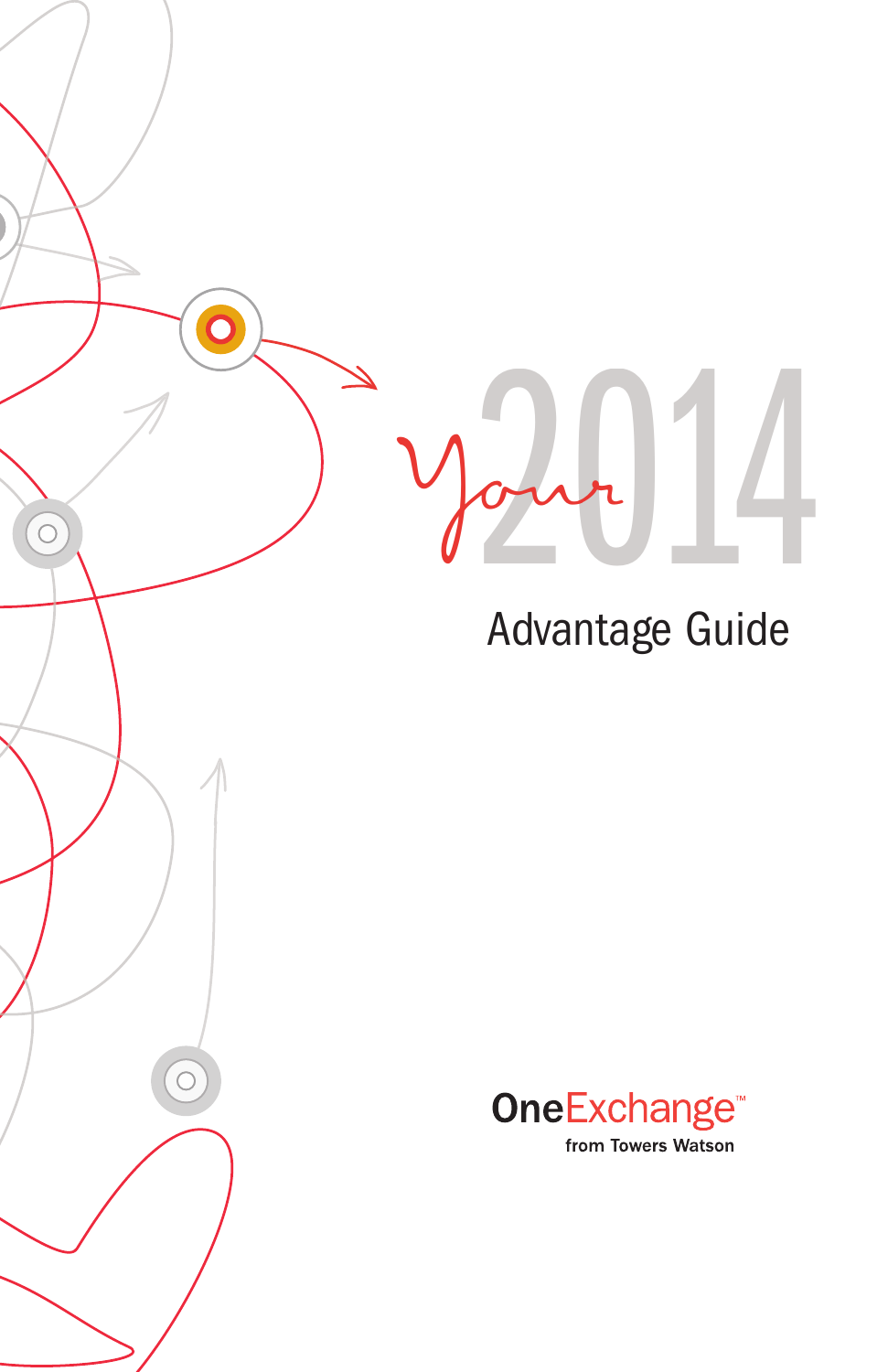### How to Contact Us

If you choose to take advantage of the benefits of our exchange, contact us using the phone number below to evaluate your options and complete your enrollment before March 31, 2014. Please allow at least one hour for your call.

#### Contact Us by Phone

1-855-832-0977

(TTY:711)

Monday through Friday,

5:00 a.m. until 6:00 p.m. Pacific Time

#### Review Your Options Online

Medicare.OneExchange.com/nwppi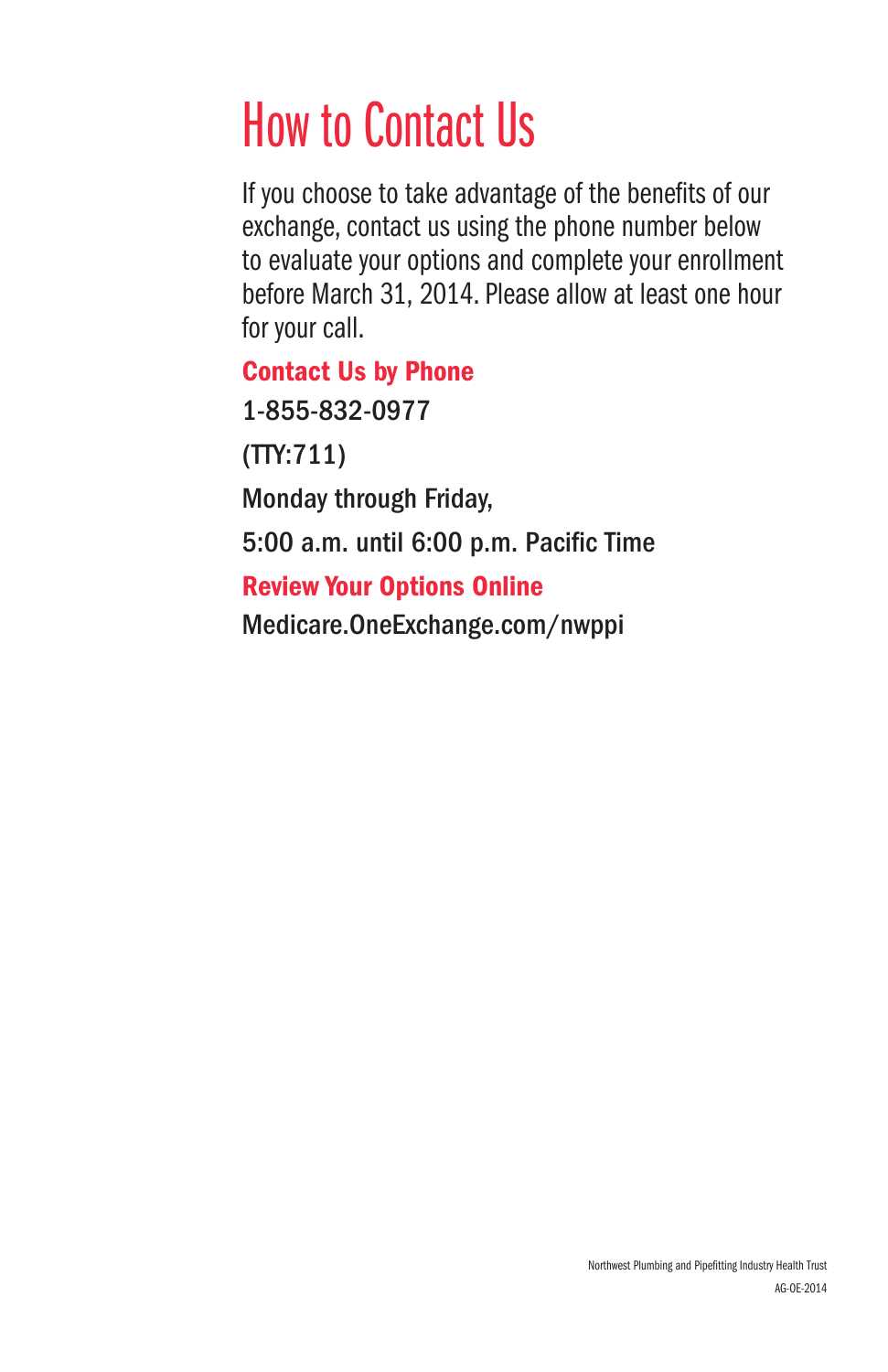## Introducing Towers Watson's OneExchange

#### Trusted advisor for hundreds of thousands of Medicare-eligible people like you

Health care decisions are important, and making the right choice can be difficult. It's our job to make the process easier for you.

#### The largest private Medicare exchange

One Exchange is not an insurance company. We are a resource that gives you access to a wide variety of Medicare Advantage. Medigap (also known as Medicare Supplement) and Part D prescription drug plans from the nation's leading health insurers. As the country's largest private Medicare exchange, we offer individual Medicare plans from more than 100 national and regional insurance companies.

#### Personalized service at no cost to you

This exchange, used by hundreds of thousands of people like you, offers personalized service and assistance with finding and enrolling in the coverage that fits your needs. Because individual Medicare plans share a larger risk pool than employer group plans, the plans offered in our exchange can cost the same or less than your current plan. Best of all, we provide this service at no cost to you or your spouse and/or eligible dependent(s).

Ready to get started?

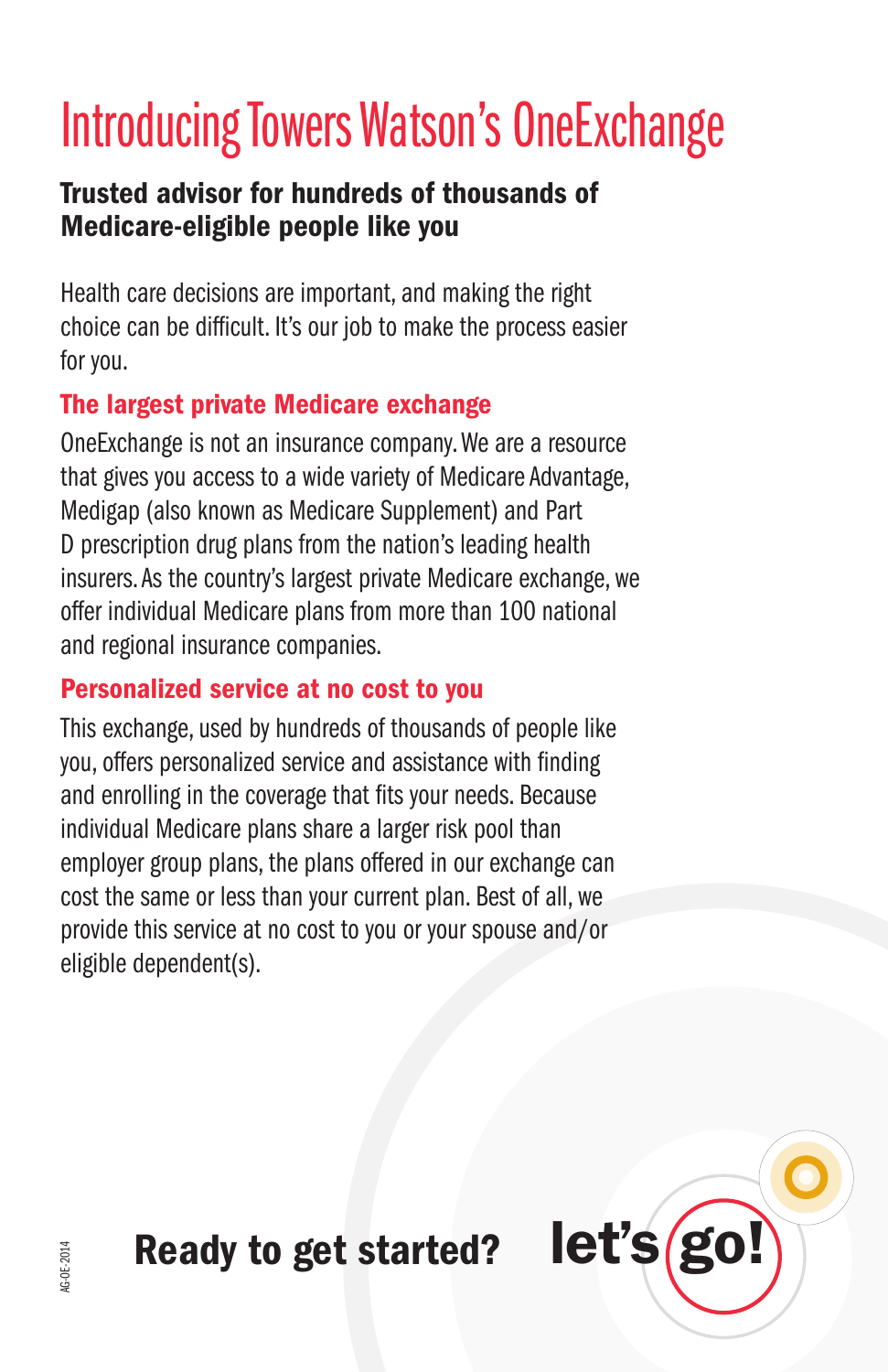# **Why OneExchange?**

### **Choice, service and support**

#### **Expanded choice**

Our state-of-the-art Medicare exchange includes thousands of plans from more than 100 of the nation's leading health insurers. This exchange, accessible by phone or on our website, provides information and quoting to allow you to choose from a wide selection of available plans. Online, you can search for plans and compare them side-by-side.

#### **Quality plans**

All the plans available in our exchange are evaluated for value and customer service. We work with top national and regional companies to ensure you are able to choose among quality individual coverage options.

#### **Competitive prices**

What you pay will depend on the type of coverage you select. You have access to a range of choices in our exchange so you can find plans suited to your individual needs. Our research shows that many who have used our services pay about the same as they did for group coverage with their former benefits provider, with some paying slightly less, some paying slightly more. And remember, our services are provided at no cost to you.

#### **Superior customer service**

4

Our service centers are staffed with extensively-trained benefit advisors, each licensed to sell health insurance in specific states. These dedicated men and women take the time to understand your needs, then help you find and enroll in a plan that matches your unique circumstances.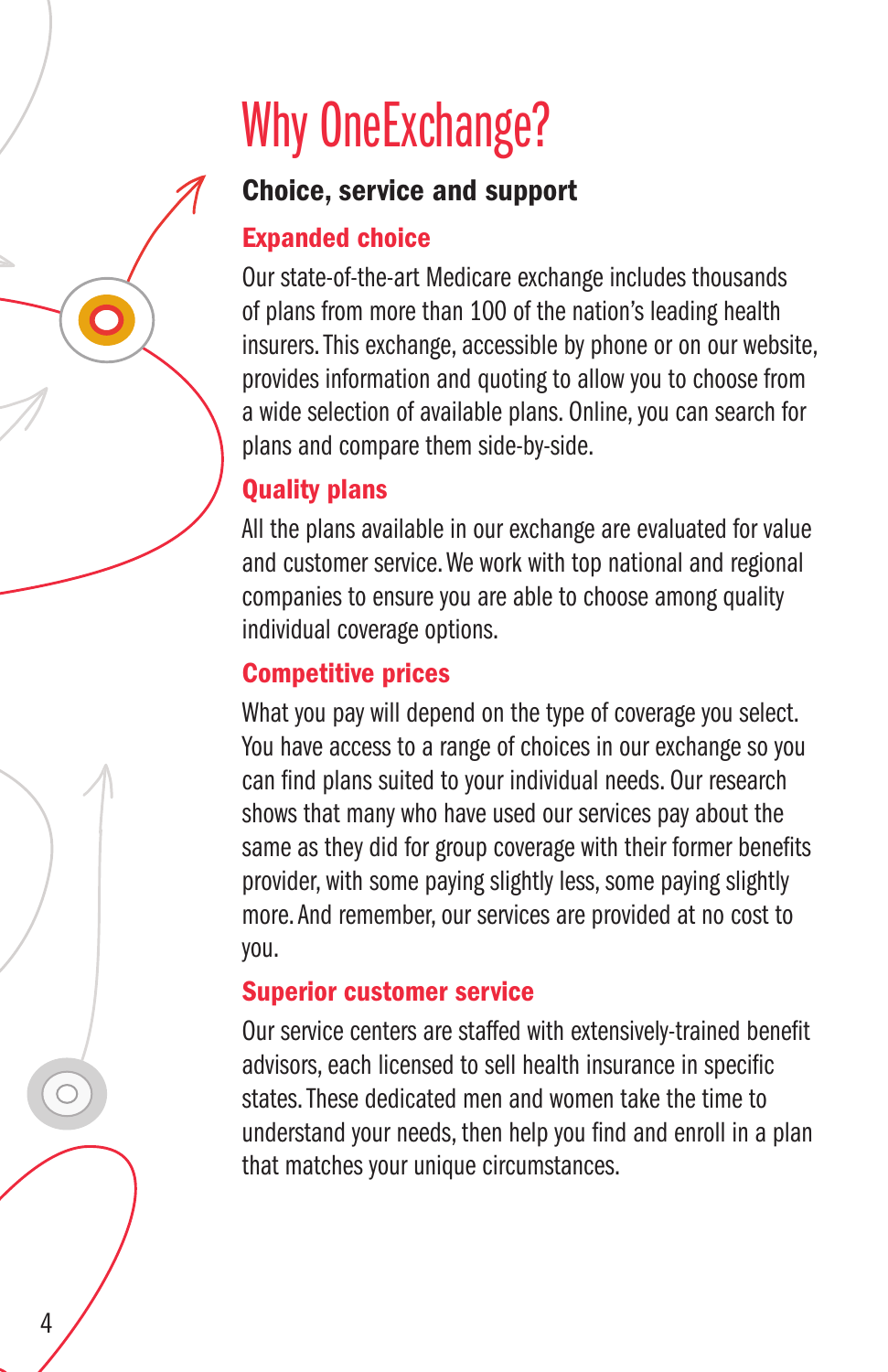Our benefit advisors are hired only after meeting stringent criteria. They undergo five weeks of training, ensuring they are educated in the specifics of Medicare. Your enrollment call will be handled with the patience and understanding you deserve.

#### **Objective support**

Benefit advisors are objective advocates, with no incentive to sell one insurance company or type of plan over another. To ensure objectivity, a benefit advisor's compensation is never tied to the plan or company you choose.

#### **Ease of enrollment**

Your benefit advisor will complete your application over the phone and submit it electronically. There is no paperwork to fill out, and your application will be submitted immediately and accurately.

#### **Support after you enroll**

When you purchase a Medicare plan through our exchange, we continue to be your advocate for the lifetime of your enrollment. If your needs change or you move, contact us to determine if your plan is still the right one for you. We are available to help you make changes if necessary.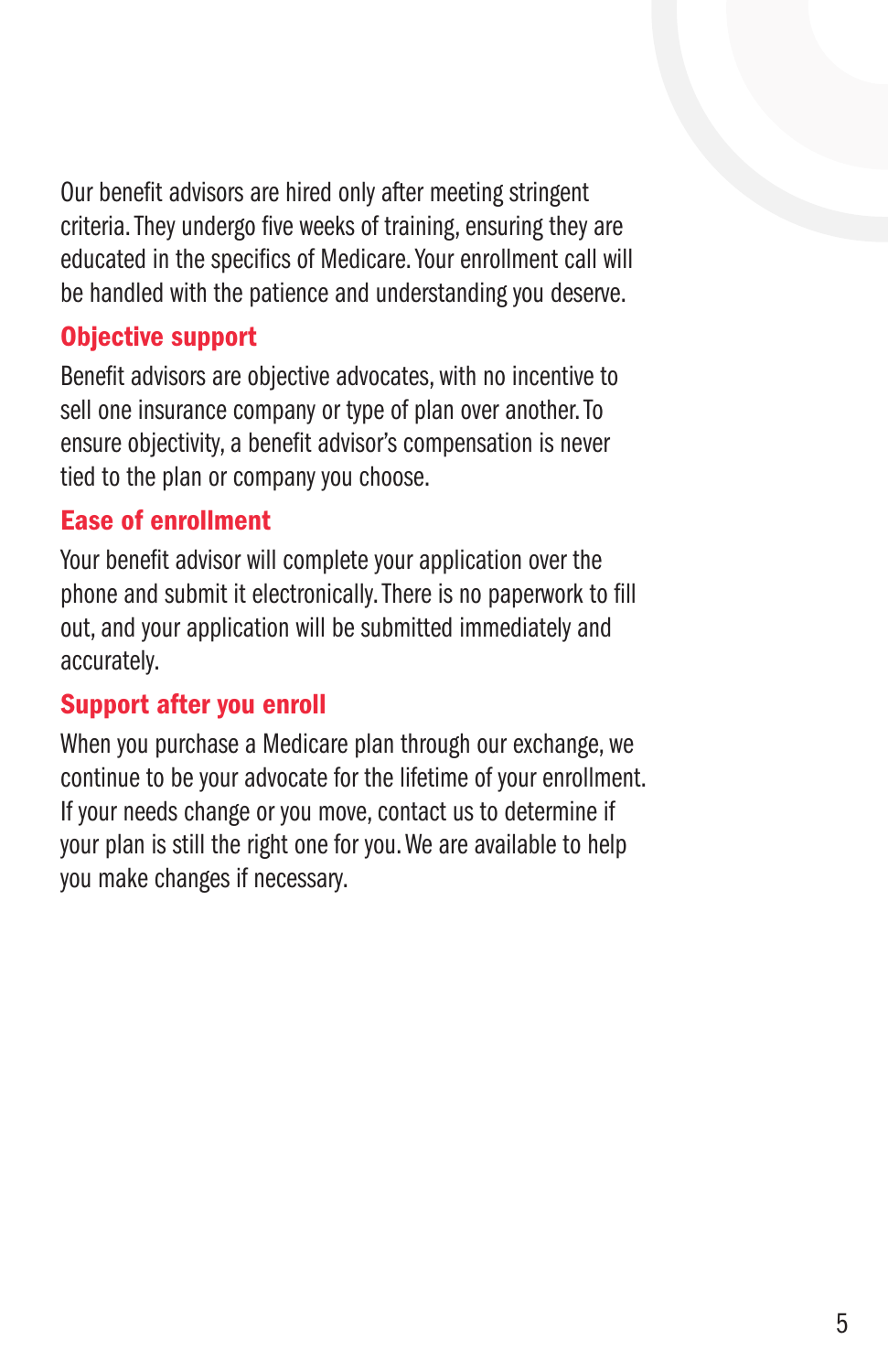### **Evaluate Your Options**

#### Take a moment to see what we offer

We encourage you to take a few moments to visit our website. You'll find the web address printed on the inside front cover of this guide. Once online, our powerful tools will help you find and evaluate the plans that are available to you.

Using our website is optional. If you prefer not to go online, simply call us and speak to a trained expert. While you don't have to go online if you don't wish, our online tools are easy to use, and allow you to search for plans and compare your options any time you like.

#### **Shop & Compare**

It's easy to compare the plans available in your area with the Shop & Compare section of our website. This powerful tool allows you to search by price, plan type, insurance company and other factors, providing results tailored to your needs. With just a few clicks, you can compare plans side-by-side and review the details of the plans that interest you.

Depending on your location and insurer preference, certain plans may allow you to check out from your shopping cart and complete your enrollment online. Availability of plans offering online enrollment is limited, so if the plans you have chosen do not allow you to enroll online, leave them in your shopping cart to complete during your enrollment call.

#### **Finding plans and plan details**

6

All plans available in our Medicare exchange offer their summary of benefits for review online. If you'd like to review the summary of benefits of a plan that interests you, simply click on the plan's name in the search results, then click on the "View" link in the Plan Brochure row of the plan details.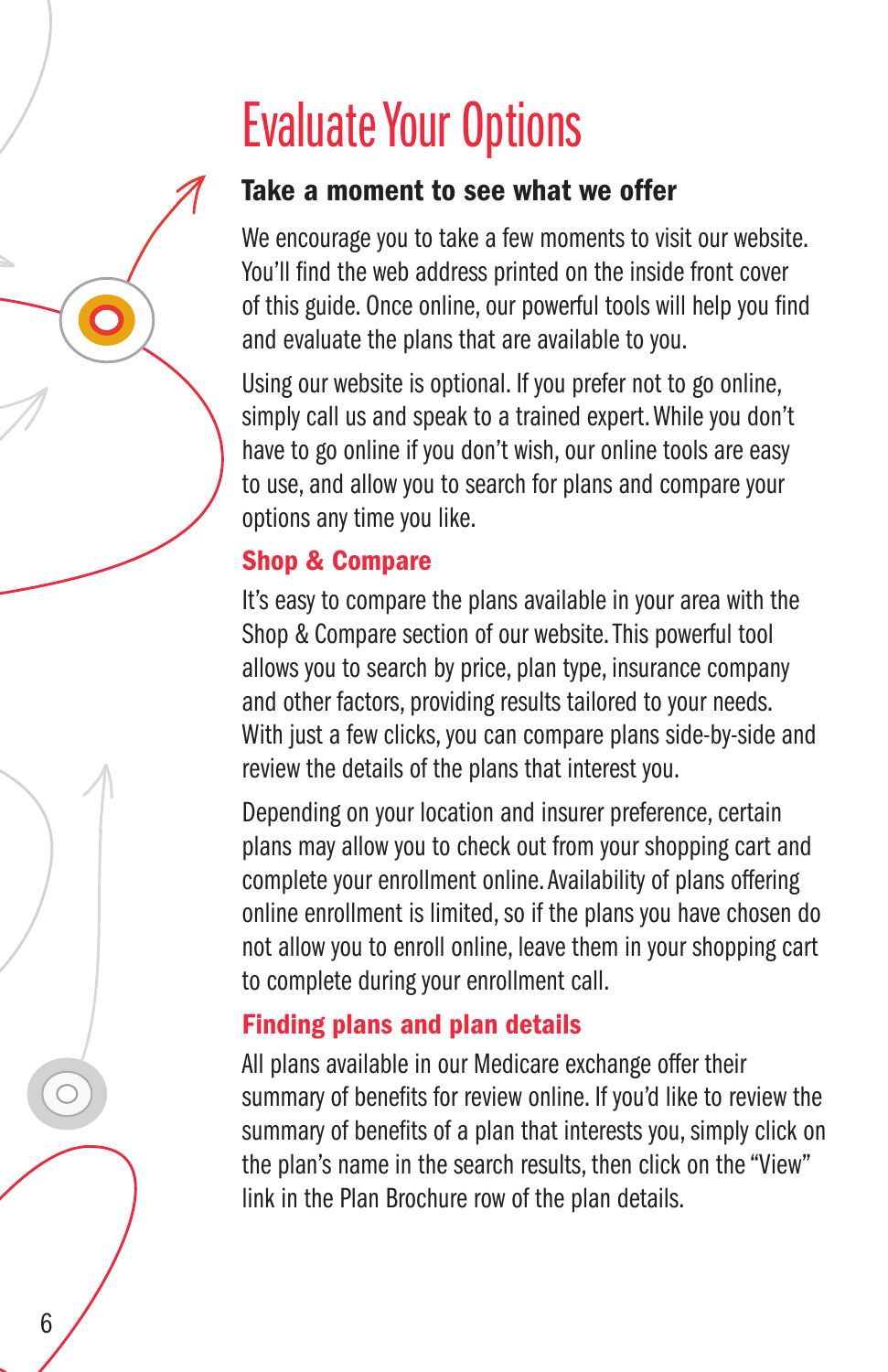#### **Help Me Choose**

Help Me Choose simplifies the search process by matching you to the plans that fit your needs based on answers to three questions. To use Help Me Choose, click a Shop & Compare link, then select any Help Me Choose link.

#### **Prescription Profiler**

Prescription Profiler is a powerful proprietary tool that allows you to find the plans that cover your prescriptions with the lowest estimated annual out-of-pocket cost. Search for plans by clicking any Prescription Profiler link.

#### **Understanding Medicare**

Clicking the Help tab allows you to access our Understanding Medicare section, which explains many components of the federal Medicare program.

#### **My Account and Personal Profile**

Creating an account on our website allows you to save your prescription drug information, add family members, search for and save plans, and to track the status of applications. To create an account, simply click the My Account link.

Once your account is created, consider completing your Personal Profile. The personal profile section of our website allows you to save information on your medical preferences and history. Saving this information to your account helps ensure an accurate, efficient, and quick enrollment.

Even if you choose not to create an account or complete your personal profile, you're still able to search for plans online and compare your options.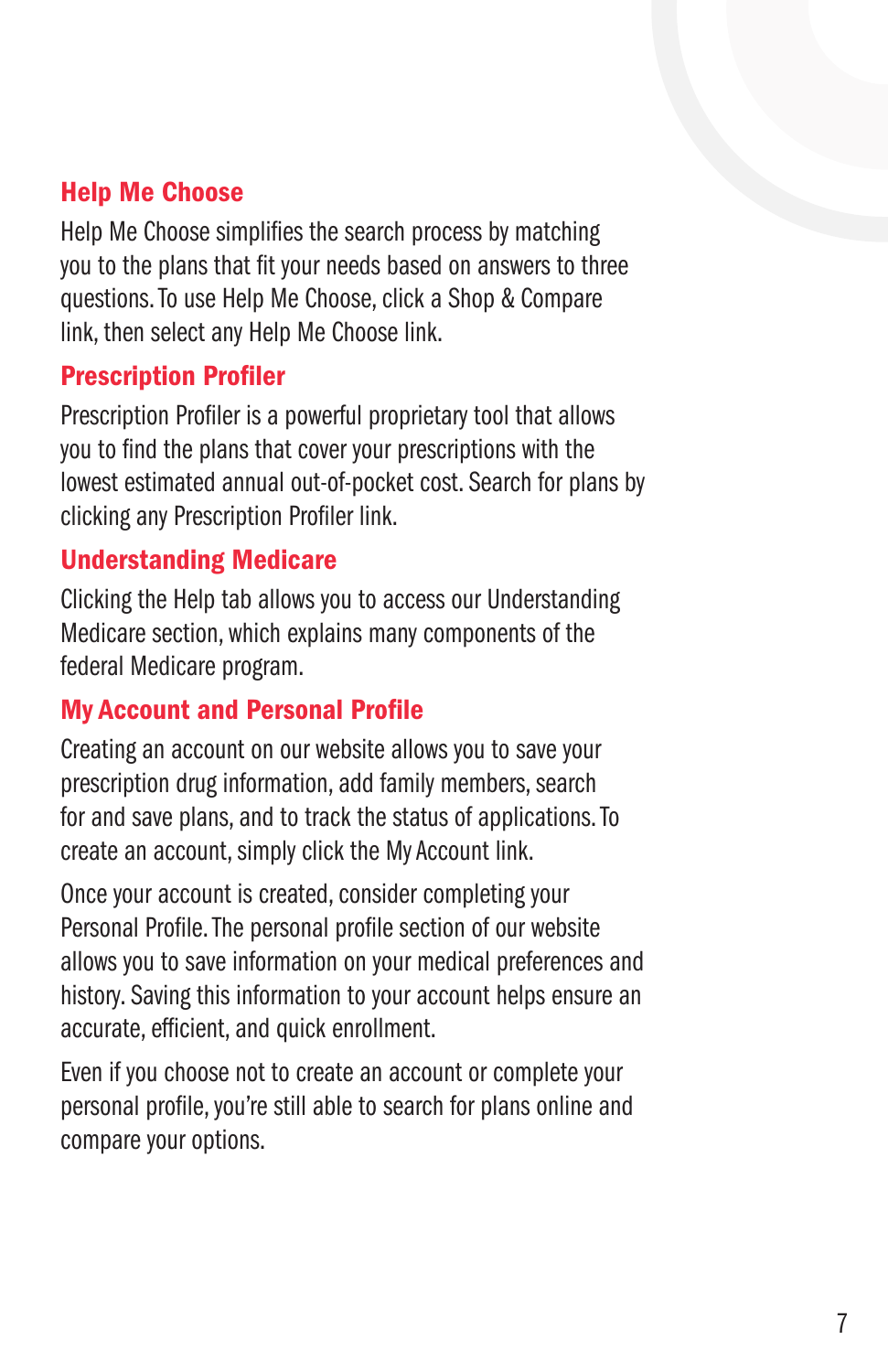## **Frequently Asked Questions**

OneExchange has simplified complex Medicare decisions for hundreds of thousands of retirees. After helping so many, we understand that many people have similar concerns. Below are answers to some of our most frequently-asked questions.

#### Will my new plan be as good as my current plan?

Individual Medicare plans work differently than group health insurance plans. We work with the top national and regional insurance companies to ensure that you will have quality individual plan options. There will likely be individual plans available that are similar to your current plan, but there may be plans that are a better fit for you. Our multiple options give you the ability to find a plan that closely matches your specific **needs** 

### What can I expect to pay for my new plan?

What you will pay depends on the type of plan that you select. Our research shows that many people will continue to pay about the same as they did under group coverage with their former employer/benefits provider, but some may pay more and others will pay less. As a general rule, Medicare Advantage plans tend to have lower premiums than Medigap plans but require co-payments for services. Medigap plans tend to have higher premiums with low or no co-payments for services. During the enrollment season your benefit advisor will work with you to understand the costs-and the benefits-of the different coverage options available to you.

#### Can I continue to use the same insurance company?

In many cases, yes you can. However, employer-sponsored health plans and individual health plans may work differently, even when provided by the same insurance company. Your current insurance company may not offer an individual Medicare plan that matches your specific needs. We will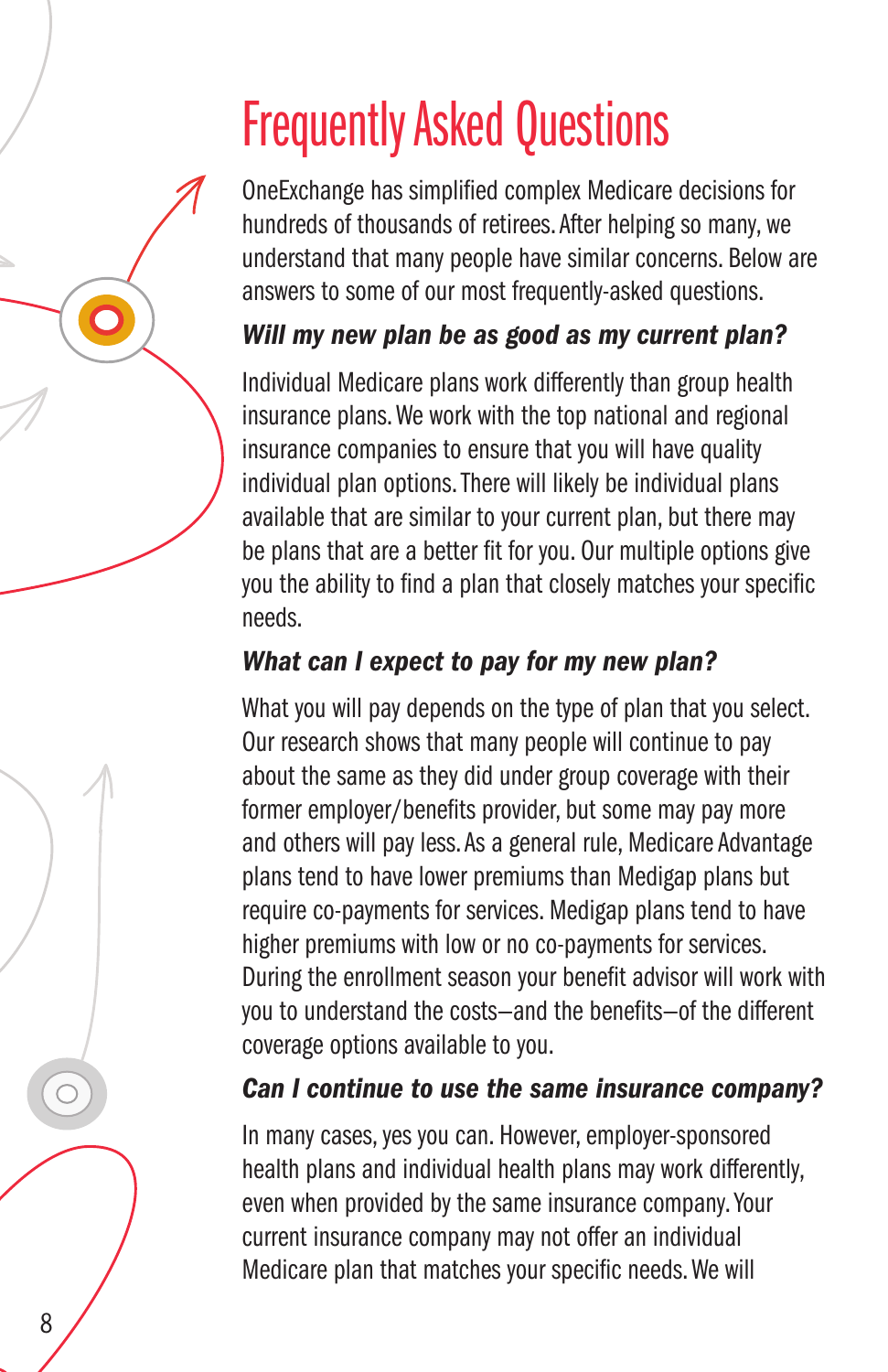compare your current insurance company with other companies, allowing you to find the plan that fits your needs. That plan may be provided by your current company, or you may discover another insurer offers a plan that is a better fit for you.

#### Will OneExchange be available to help me next year?

Yes. When you purchase insurance through OneExchange, we continue to be your advocate for the lifetime of your enrollment. If your medications or needs change, or you move, contact us to determine if your plan is still the right one for you. We are available to help you make changes if necessary.

#### Will I pay more for a plan I purchase through you than one I purchase directly from the insurance company?

The answer is no - your premium will be the same either way. Our business receives a commission from the company when we enroll you in a plan (that is how we are paid for the service we provide) but the commission doesn't affect the premium amount in any way. Additionally, our benefit advisors are objective advocates. To ensure objectivity, a benefit advisor's compensation is never tied to the plan or company you choose.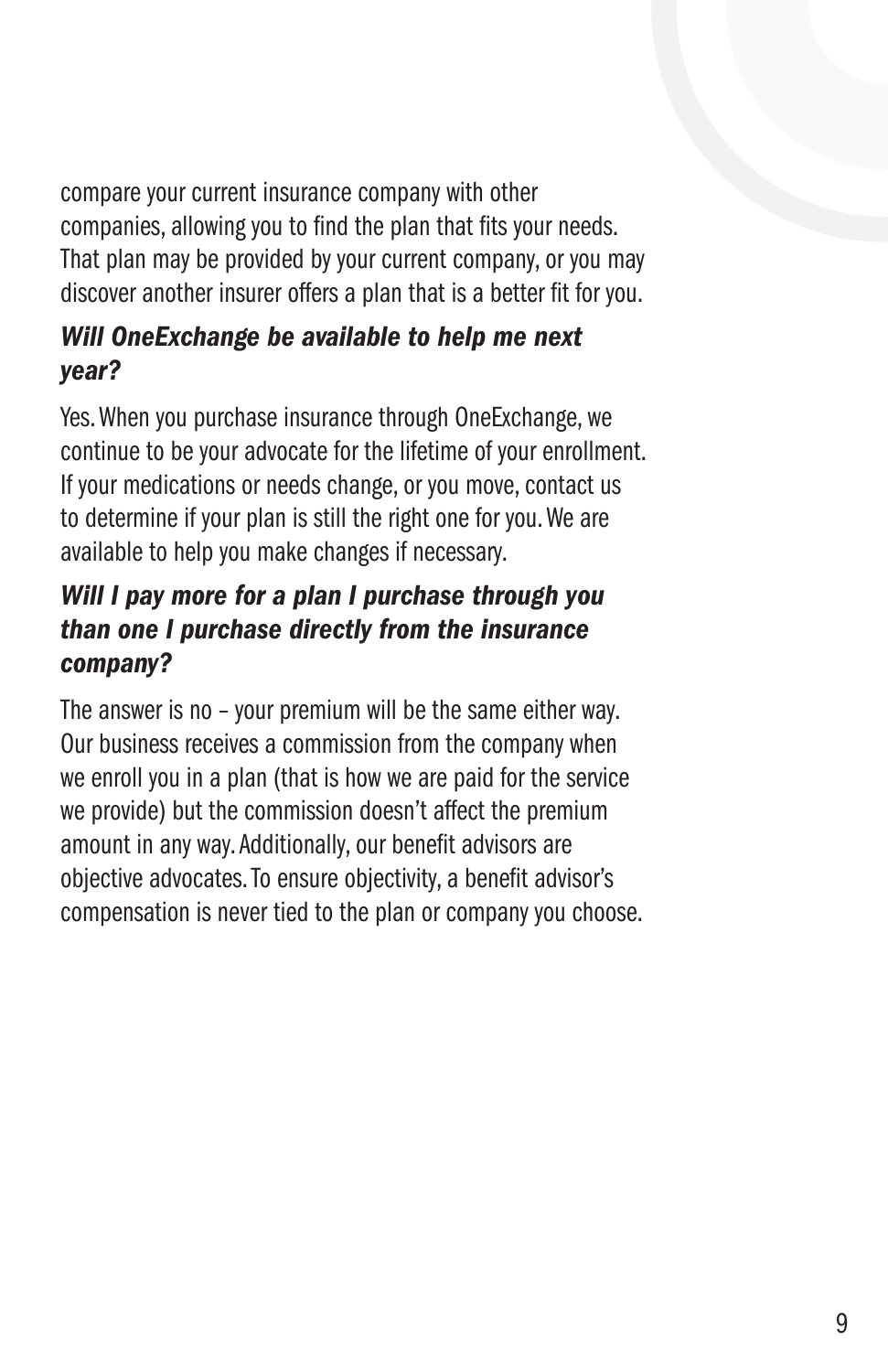### **Call Us**

Give us a call and find out how easy enrollment can be. You'll find the phone number printed on the inside front cover of this guide. To accurately connect you, our automated system may ask a few questions. Be prepared to provide your zip code and the last four digits of your Social Security Number.

You may speak with other representatives before and after you are connected with a benefit advisor. These employees may collect your personal information, help you complete applications, or answer other questions. Whoever you speak to, all our representatives are eager to assist you.

Note that due to legal requirements, you may have to confirm some information multiple times and listen to recorded messages specific to the coverage you select. Most people complete the whole process in one call.

#### **Consider your priorities**

You will be asked a few questions in order to evaluate your needs accurately. If you like, write your answers on a separate piece of paper to reference during your call.

- Have you found a plan that interests you? Write down its name and reasons you prefer it.
- Is it important for you to keep your current doctors?
- How many doctors or specialists do you see, and how frequently?
- Do you have any medical conditions or upcoming treatments?
- Do you have a home in another part of the country or do you travel often?
- . Do you need routine care while away from home?
- Are you opposed to paying co-payments or deductibles?

10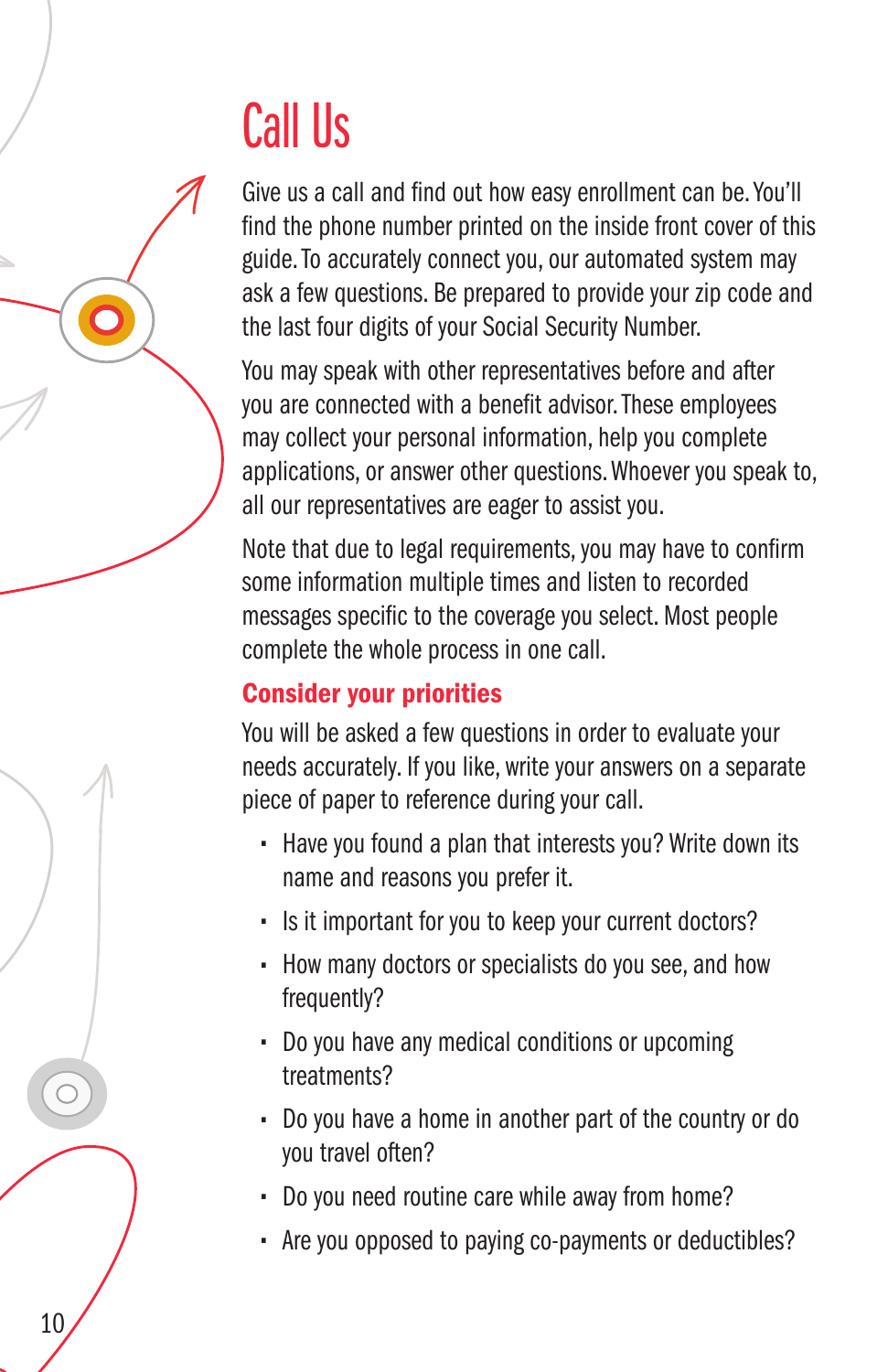### Find Us On:

 $\Box$  twitter.com/oneexchange

 $\equiv$  extendconnections.com

Contents © 2004-2014 Towers Watson. All Rights Reserved. The information offered on our website and provided in this mailing is believed to be true and correct.

Extend Insurance Services, LLC is a Utah resident insurance agency (Utah License No. 104741) and licensed as a nonresident insurance agency or otherwise authorized to transact business as an insurance agency in all states and the District of Columbia. Extend Insurance Services, LLC represents, and receives payment of commissions from, the insurance companies for which Extend Insurance Services, LLC is an agent and sells insurance products and services and may receive other performance-based compensation for its sale of the insurance products and services provided to you. Insurance rates for the insurance products and services offered by Extend Insurance Services, LLC are subject to change. All insurance products and services offered by Extend Insurance Services, LLC may not be available in all states. It is your responsibility to enroll for coverage during the annual Medicare Open Enrollment period.